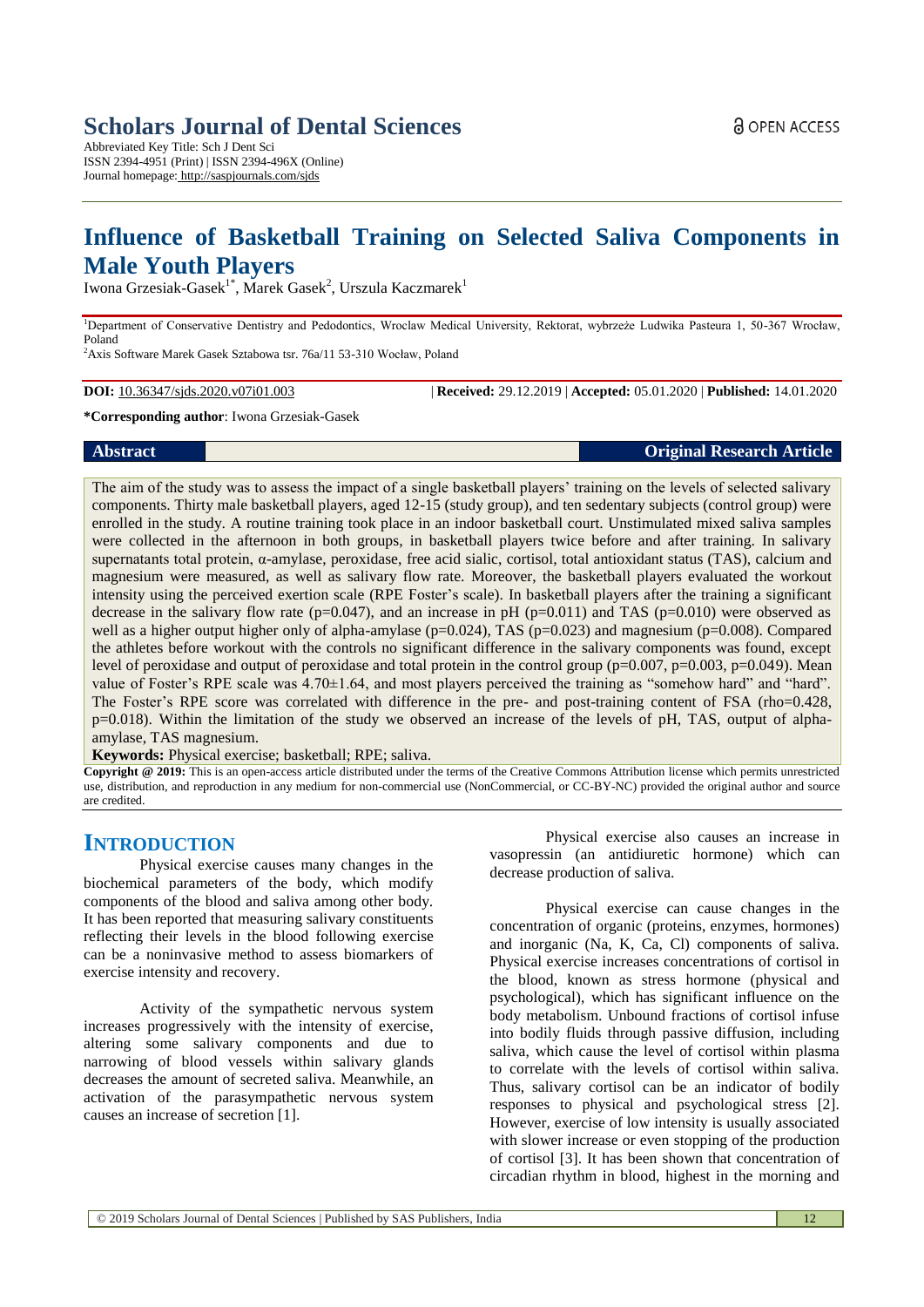lowering throughout the day to be lowest in the evening, as well as levels of cortisol, is higher during physical exercise in mornings rather than evenings [2].

Proteins in saliva are released at the activation of the sympathetic nervous system. The enzyme alfaamylase is synthetized mainly in the parotid glands and the rest in the submandibular glands which accounts for 40-50% of the total protein in saliva which is a clear marker reflecting the activated sympathetic nervous system and thus can be used as an alternative in identifying catecholamines (adrenalin and noradrenalin) and cortisol. Alpha-amylase is also used as a marker of physical and psychological stress, as it has been found that it increases with activity [4].

During physical exercise there is an increase in the metabolic systems activity and the use of oxygen (in accordance to the increased metabolism, especially in the skeletal muscles), which cause an increase in Reactive Oxygen Species (ROS). In the correct environment, ROS are eliminated by interior and exterior cells in the protective system. Enzyme and nonenzyme antioxidants delay and stop oxidation of substrates [5]. Studies have shown increases in levels of antioxidants following physical exercise [6]. Additionally, increase in levels of electrolytes, such as magnesium, sodium, and manganese, following exercise has been found in saliva [7].

The objective of the present study was to investigate whether a single session of a routine basketball workout affects levels of selected salivary components in boys aged 12-15 years.

#### **MATERIALS AND METHODS**

The study included 40 male adolescents aged from 12 to 15 (mean  $13\pm0.5$  years), of which 30 were basketball players (study group) and 10 sedentary individuals (control group). Participation in the study was voluntary. The basketball players attended a sports school and the control a standard secondary school. Inclusion criteria were as follows: age between 12 and 16, no acute or chronic systemic disease, no medications usage before or during this study, training basketball regularly 5 times a week (7.5 hours weekly) for at least six months or no engagement in any sports activities (control group). The exclusion criteria included the subjects younger than 12 and over 16, periodical engagement in sports and the presence of acute or chronic diseases. A routine 90-minute training session contained a warm-up, physical, technical, tactical and game workouts. Sport trainings took place in an indoor basketball court in the afternoon and lasted one and a half an hour (from 4:00 to 5:30).

In the study group salivary samples were collected twice, before and after workout and in the control group once a day at the time of the pre-workout sampling in athletes. In total 70 samples of saliva were

collected. Salivary samples were collected after thoroughly rinsing the mouth with distilled water. The subjects were sitting with the head bent down and the mouth open. The salivary samples was collected from the floor of the mouth, with the use of a plastic pipette, and put into a graded test tube stored on crushed ice. Based on the measurement of the volume of the collected salivary sample and the time needed for its collection, salivary flow rate was calculated as ml/min (V). The samples were centrifuged for 10 minutes at a speed of 3500 rpm before chemical assays. Total protein – P (by Lowry's *et al.*, method), pH (by potentiometric method), α-amylase (by Caraway's colorimetric method-Alpha Diagnostic Kit), salivary peroxidase - SPO (using Nbs-SCN method), free acid sialic - FSA (by periodate-resorcinol method), cortisol (Elisa Kit from R&D Systems), total antioxidant status (TAS assay Randox), calcium (by method based on formation of chromogenic complex between calcium ions and o-cresolphthaelin using Alpha Diagnostics kit), magnesium (by colorimetric method based on the reaction of magnesium with Xylidyl Blue-I using Alpha Diagnostics kit) were assessed. The data obtained from the measurements were presented in units and as an output, i.e. concentration of a specific component obtained within 1 minute.

Moreover, the intensity of the workout was self-assessed by the basketball players using Foster's scale (modified Borg CR-10) which is the categoryratio scale of perceived exertion rating (RPE) [8]. The category-ratio scale is characterized by scores and verbal links (i.e. from "rest" to "maximal") referring the athlete's perception of efforts to a numerical score between 0 (i.e. rest) and 10 (i.e. maximal). The Foster's RPE scale was administered around 30 minutes after the end of the training session to assess the internal load of the entire training session.

This study protocol has been approved by Bioethics Committee of the Medical University of Wrocław (No KB-327/2009).

Depending on the type of variables distribution, Student's t-test or Mann-Whitney test was used for the independent variables analysis. For the dependent variables, Student's t-test or non-parametric Wilcoxon's test was conducted. The Pearson's correlation between RPE scores and the difference in the salivary parameters before and after the training was calculated. The obtained data were analyzed at significance level set at p<0.05 by STATISTICA 13.1 software package (StatSoft, Inc., Tulsa, OK, USA)

#### **RESULTS AND DISCUSSION**

Mean value of Foster's RPE scale was 4.70±1.64 and ranged from 2 to 10. Most players perceived the training as "somehow hard" (score 4, n=10) and "hard" (score 5, n=10). Global training load for the session was  $423 \pm 149.88$  A.U.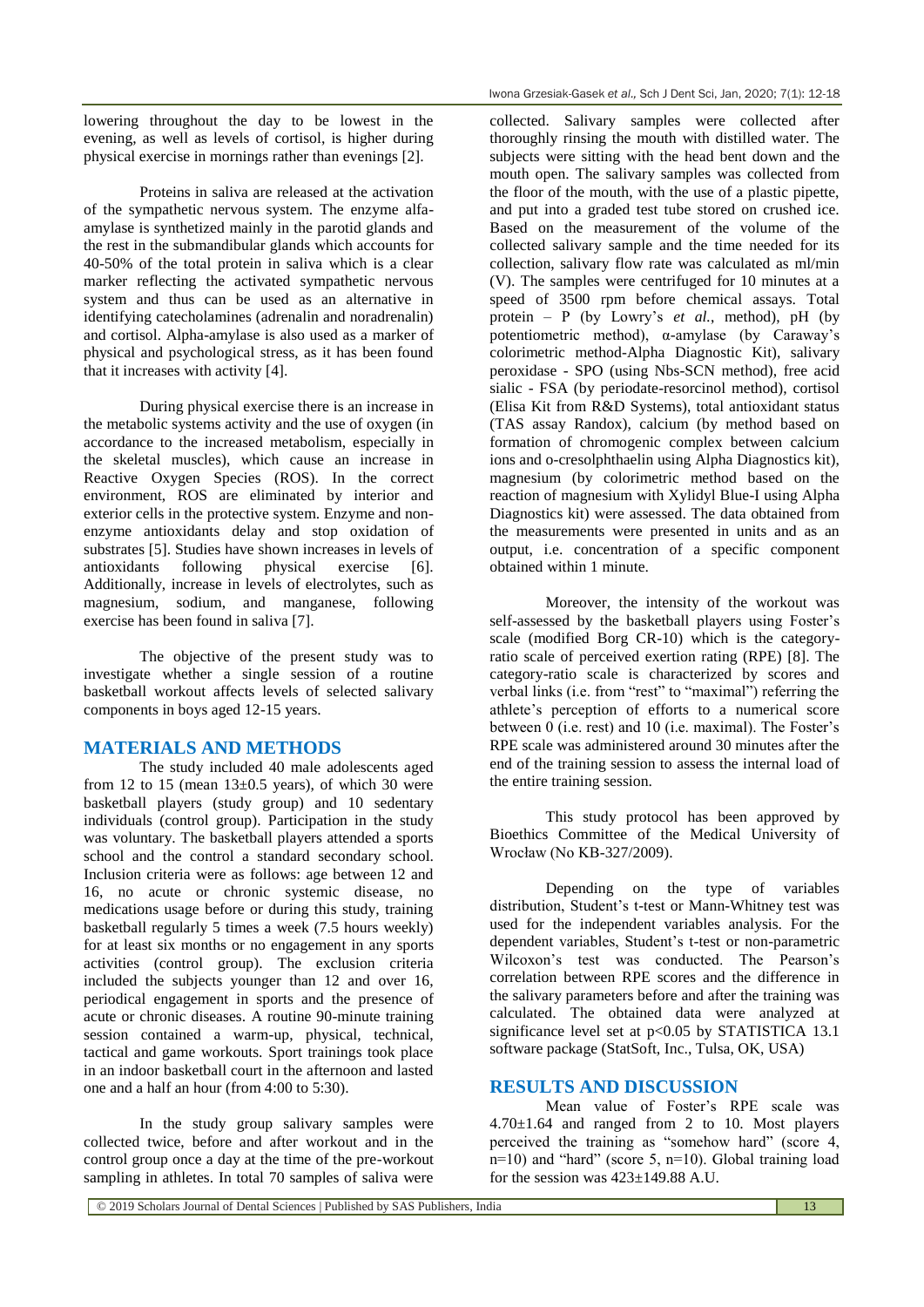#### **Levels of the tested parameters before and after training session**

A significant decrease in the salivary flow rate  $(p=0.047)$  and increase in pH  $(p=0.011)$  and TAS

**Salivary parameters** Non**basketball (control group) basketball study group Before training basketball vs nonbasketball Basketball before before after basketball vs non- vs after training** Salivary flow rate (V) ml/min  $0.35\pm0.19$   $0.49\pm0.23$   $0.36\pm0.16$   $u=-1.702$   $p=0.089$ (↑40*%*) z=1.984 p=0,047<sup>c</sup>(↓26%) pH 7.53±0.49 7.31±0.35 7.51±0.26 t=1.57 p=0.12<sup>a</sup>(↓3*%*) t=-2.712 p=0.011<sup>a</sup> *(*↑3*%)*  Total protein (P) g/l  $\begin{array}{|l} | \ \text{1.40} \pm 0.71 \end{array}$  0.98 $\pm$ 0.55 1.20 $\pm$ 0.83 u=1.624 p=0.104b (↓30*%*)  $z=1.189$   $p=0.234$ <sup>c</sup> (↑22*%*) Amylase (Amy) j/ml 170.98 $\pm$ 107.72 162.30 $\pm$ 120.57 193,83 $\pm$ 115,00 u=0.312 p=0.755<sup>b</sup> (15%)  $z=1.244$  p= $0.213<sup>c</sup>$ (↑19*%*) Cortisol (C)  $\mu$ g/ml 4.18±4.34 3.38±1.81 3.13±1.64 u=-0.218 p=0.827 (↓27*%*)  $z=1.717$  p=0.085<sup>c</sup> (↓16*%*) Total Antioxidant Status (TAS) mmol/l  $0.59\pm0.41$   $0.52\pm0.30$   $0.69\pm0.32$   $u=0.078$   $p=0.938^{b}$  $\frac{(\downarrow 12\%)}{u=2.686}$  $z=2.560$   $p=0.010^c$ (↑32*%*) Salivary peroxidase (SPO) U/ml 1.56 $\pm$ 0.59  $\big|$  0.85 $\pm$ 0.92  $\big|$  0.76 $\pm$ 0.65  $\big|$  u=2.686  $p=0.007^b$ (↓45*%*)  $z=0.133$   $p=0.893$ <sup>c</sup>  $(111%)$ Free sialic acid (FSA) mg %  $3.42\pm4.15$   $3.68\pm2.10$   $3.90\pm2.39$   $\mu=-1.358$   $p=0.174^b$ (↑*8%*)  $z=0.010$   $p=0.991$ <sup>c</sup> (↑6*%*) Calcium (Ca) mg% 3.18±0.96 4,39±2,12 3,92±1,67 u=-1.952 p=0.051 (↑38*%*)  $z=1.203$   $p=0.228$ <sup>c</sup> (↓11*%*) Magnesium (Mg) mg%  $0.44\pm0.24$   $0.49\pm0.39$   $0.61\pm0.37$   $u=-0.062$   $p=0.950$ (↑*11%*)  $z=1.336$   $p=0.181^c$ (↑24*%*)

# **Table-1: Levels of studied salivary parameters**

(Table-1).

a -t-student test; b- U-Mann-Whitney test; c- Wilcoxon test

The impact of exercise on relative changes in salivary components' concentrations, presented as 100% baseline value, is illustrated in Fig-1.



**Fig-1: Effect of training basketball on relative changes in salivary parameters, levels before excercise were set at 100%**

The post-training increase ranging from 3 to 32% was noticed for pH, FSA, alpha-amylase, total protein, magnesium and TAS, with a 5-27% decrease being observed for GSA, cortisol, peroxidase, calcium and flow rate and no change for TSA. Regarding correlation between the differences in the pre- and posttraining salivary parameters' concentrations and Foster's RPE scores, only FSA showed a significant positive correlation (rho=0.428, p=0.018). However, the output of the tested salivary components was slightly higher after the workout, being significantly higher only for alpha-amylase  $(p=0.024)$ , TAS  $(p=0.023)$  and magnesium ( $p=0.008$ ) (Fig-2).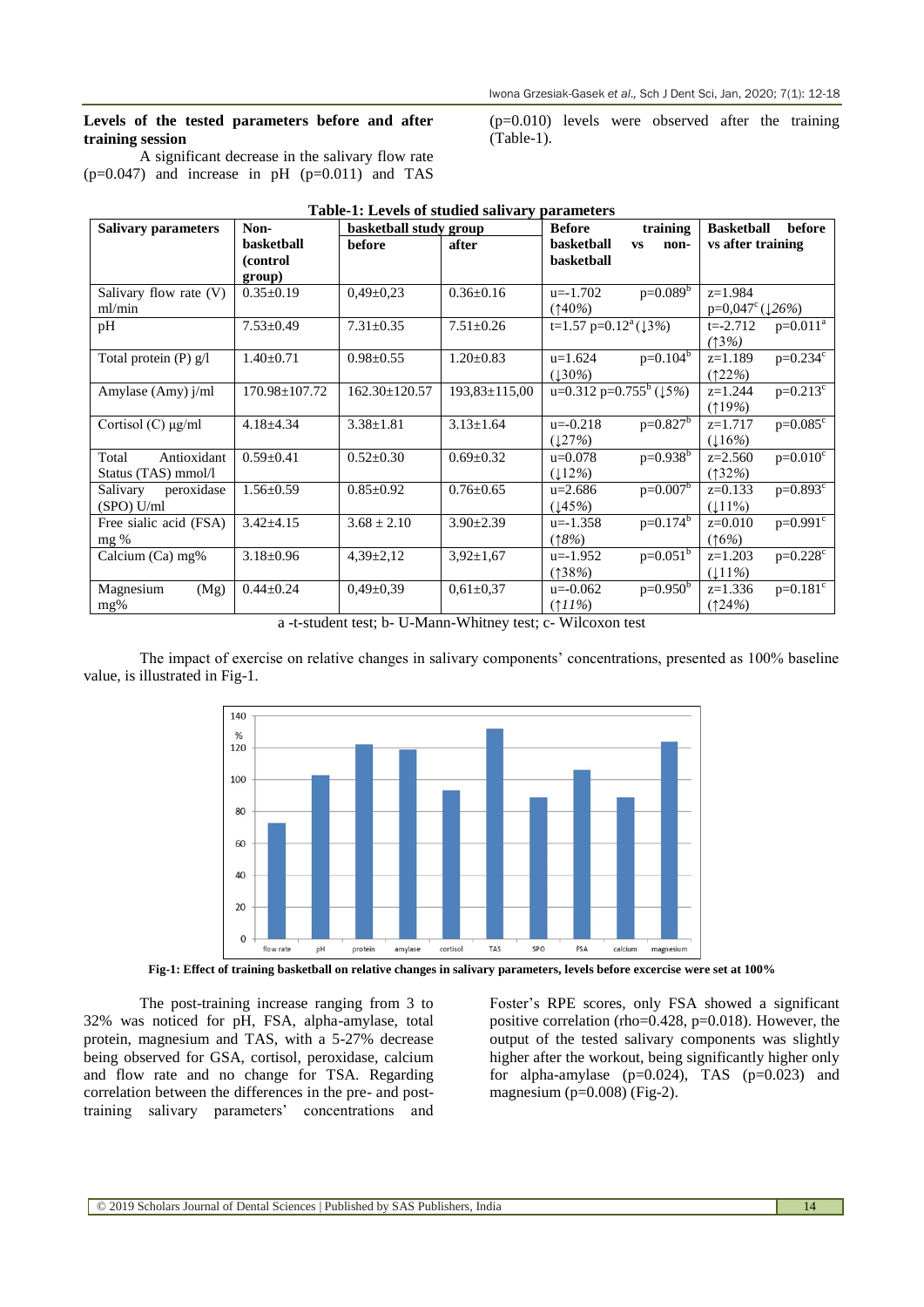

**Fig-2: Output of salivary components (mg/µg/U per min.) in basketball players before and after training and control**

Levels of the tested saliva parameters in basketball players before training session compared with the control group

There was no significant difference in the salivary components in the athletes before workout and in the controls, except a level of peroxidase and output of peroxidase and total protein (p=0.007, p=0.003, p=0.049, respectively) which were higher in the control group (Table-1 and Fig-2).

Human saliva contains various kinds of compounds and its composition is selectively altered in response to exercise. This study was to assess the association between some salivary components' levels and a basketball players training session. The obtained data, similarly to other studies, showed some changes in the salivary components following a basketball training session. We found significant reduction of unstimulated salivary flow rate following the workout. However, it may suggest also that the hydration status of the athletes was affected by the training or that the athletes did not consume sufficient amount of fluid to avoid acute dehydration during the training. Levels of salivary total protein can be used to estimate the hydration status of athletes during training and competition. De Oliveira et al. [9] studied salivary total protein profile in male cyclists who underwent a progressive test. They found that an increased secretion of the salivary alphaamylase polypeptides indicated the enzyme as the main protein responsible for the increase in the whole salivary total protein concentration. Moreover, they postulated monitoring total protein concentration as an efficient measure for determining exercise intensity. However, contrary to He *et al*., [10] who found a significant change in total protein concentration caused by intense training and competition during a basketball season, we did not find any. Neither did our data reveal any significant differences in the total protein concentration and output following training session.

The observed increase of pH level following the workout could be associated with the drop of salivary flow rate. This observation was consistent with Wu *et al.*, [11] results as they found positive correlation between unstimulated salivary flow rate and pH.

Cortisol and salivary alpha-amylase have been used as indicators of physical and psychological stress. Their increases in saliva reflecting the activity of the sympathetic nervous system (in response to physical exertion and psychological stress associated with sports competition) were found [9, 12].

The subjects involved in this study were in the pubertal stage of development in which individuals undergo physical changes, caused by hormones, that lead to maturity. It has been assumed that cortisol concentration in the body does not change from childhood to adulthood [13]. However, measurements of salivary cortisol in infants, children, and adolescents revealed age dependency and correlation with pubertal stages and body weight [14].

We did not take into the account developmental parameters of the subjects as they were in a narrow range of ages.

Measurement of cortisol in saliva is widely used to assess physical stress response to exercise, training and environmenetal stress. However, the results showed that an elevated cortisol level in saliva after exercise depends on the intensity, duration of physical activity, exercise state (competition), psychological stimuli and time of day [15]. However, in some studies the cortisol concentration increased with sub-maximal exercise or training [16].

Findings of our study are in line with the results showing lack of significant changes or decline in salivary cortisol levels in response to physical activity as we observed a slight decrease in the cortisol level following the basketball training session [17, 18].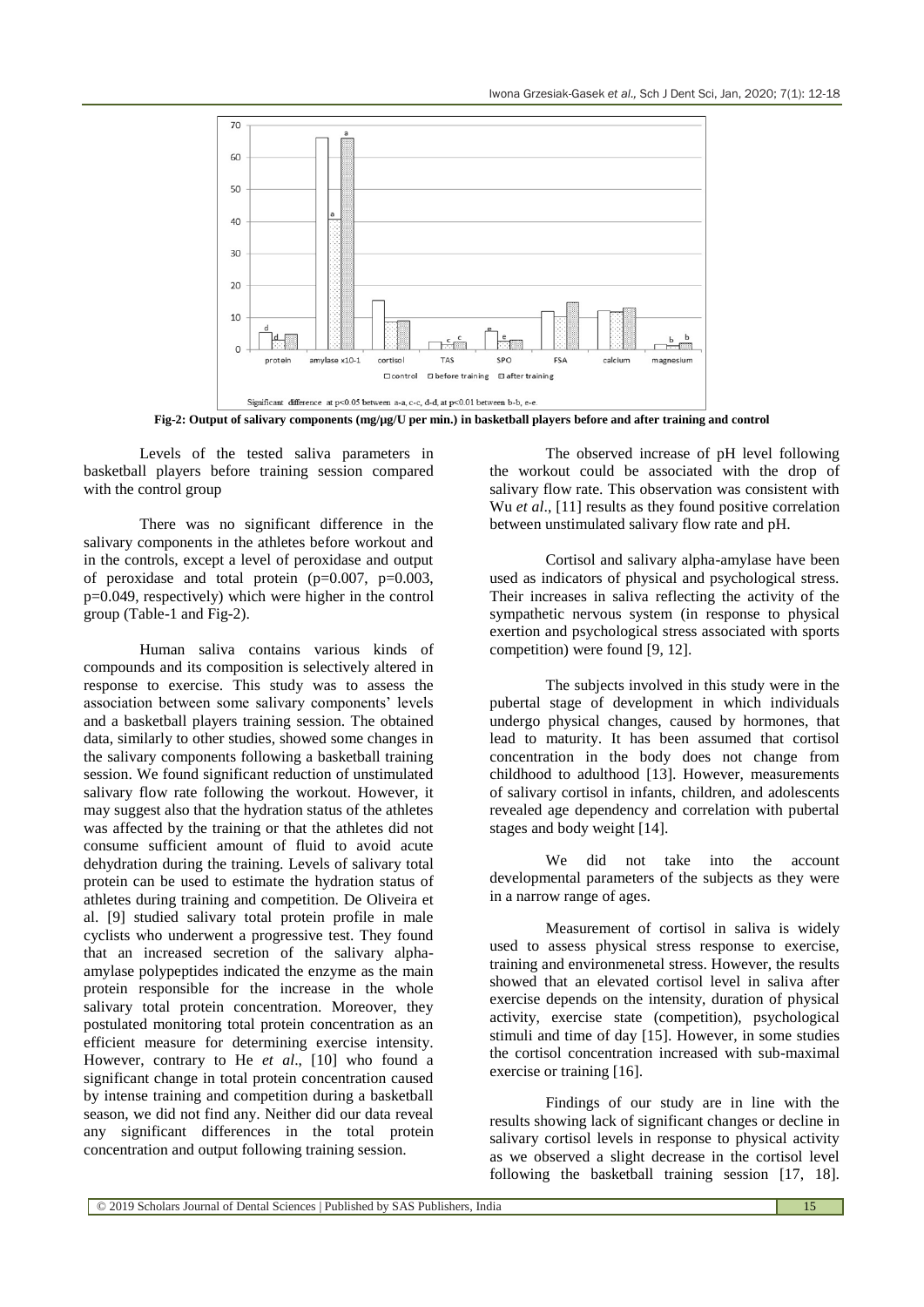Bruzda-Zwiech *et al*., [18] observed a significant decrease of cortisol concentration in unstimulated saliva of young basketball players after a routine training. Moirera *et al*., [17] evaluating effect of match importance in elite young volleyball players found significantly lower session-RPE score after regular season match and no significant elevation of salivary cortisol as opposed to the final championship match. Therefore, lack of an increase in salivary cortisol could be associated with great physiological and psychological stress because it was a training session and not an official competition.

Salivary alpha-amylase has been proposed as a sensitive indicator for stress-related changes in the body reflecting the activity of the sympathetic nervous system and the hypothalamic-pituitary-adrenal as numerous studies have confirmed the validity and reliability of this parameter. However, different types of physical activity led to increase or no change in salivary amylase level [19]. Increase in salivary alpha-amylase has been found to be due to exercise psychological stress [9, 12]. Ligtenberg *et al.*, [20] found significant increase in salivary amylase after a moderate intensity exercise but no difference between moderate and high exercise intensity. This enzyme was found to be significantly elevated in elite young basketball players from pre-to-post matches as well as after a single training. [18]. Our data also revealed some elevation of alpha-amylase concentration (approximately 19%) and significant rise of output after a single basketball players training session.

Physical activity can cause an imbalance between radical oxygen species (ROS) production and antioxidants, named oxidative stress; however, it depends on the training type and intensity. Antioxidants can neutralize negative effects of free radicals and ROS, and decrease effects of oxidative stress [21]. Human saliva is rich in antioxidant compounds comprising enzymes (peroxidase, catalase, superoxide dismutase, glutathione peroxidase) and small molecules (uric acid, vitamin E, C). The antioxidant defense system has many components; a deficiency in any of these components can cause a reduction in the overall antioxidant status. Total antioxidant capacity (TAC) serving as a tool to assess the antioxidant status (TAS) is used to evaluate defense system of athletes exposed to an oxidant stress during intensive periods of training. It is usually measured in venous blood, however Youssef *et al.*, comparing TAC of salivary and venous samplings in triathletes during training season found that even though saliva TAC did not reflect plasma TAC it could be used in the follow-up of athletes due to a strong correlation between the variation of saliva and plasma TAC during the training season [22]. Mendoza-Núñez *et al*., [23] after a 6-month Tai Chi training by elderly observed a significant increase of TAS concentration in saliva and the improvement of periodontal condition. Our data showed a significant

increase in salivary TAS after training in basketball players.

Salivary peroxidase secreted by salivary glands is one of the salivary antioxidant agents being also an essential ingredient in the antibacterial salivary innate system [24]. It catalyzes the oxidation of thiocyanate ions (SCN) by hydrogen peroxide  $(H_2O_2)$ , produced mainly by oral bacteria, and its end reaction end product – hypothiocyanite (OSCN) is a strong oxidising agent that destroys oral bacteria. Therefore, the enzyme prevents the oral accumulation of potential cytotoxic levels of the hydrogen peroxide [25]. Salivary peroxidase can be subjected to alternation due to exercise. A noticeable increase in the SPO activity has been found in unstimulated saliva caused by a moderate intensity and an exhaustion exercise on a treadmill [26]. In contrast, our data did not show any increase in salivary SPO activity after basketball training, probably due to the workload being perceived by most players as "somehow hard".

Sialic acids, a family of monosaccharides, comprise more than 30 different variations of neuraminic acids. N-acetylneuraminic acid (NANA) is present in saliva in the free state and occupies the terminal position of many glycoconjugates including glycoproteins and glycolipids. NANA plays also a role as a reactive oxygen scavenger [27]. Cavas *et al.*, studied salivary free sialic acid in the elite judoists and observed its significant increase after training. They concluded that free sialic acid measurement could be an alternative oxidative stress marker in athletes [6]. However, our data did not show any significant changes in the free sialic acid level in basketball players after training.

Data on changes in salivary components after exercise are rather scarce. Chicharro *et al.*, [7] studying levels of 16 elements in resting mixed saliva before and after strenuous physical exercise using cycle ergometer found significant increases in sodium and magnesium, and a decrease in manganese concentrations. Bretz and Carrilho [28] reported an increase in salivary calcium concentration after a swimming session in competitive swimmers. In contrast, our data showed no change in calcium level but an increase in magnesium output.

In team sports such as basketball, due to the situational nature of exercise, the subjective perceptual rating of intensity by the particular players can vary due to different high-intensity actions. Basketball requires frequent specific movements, accelerations, decelerations and changing of direction during running, rapid turnover and brief intense actions and upper-body demands of shooting, passing and rebounding. Lupo *et al.***,** [29] assessed the internal training load in 66 youth individuals during basketball sessions with the use of CR-10 scale modified by Foster's at [8] and found the mean RPE to be  $6.7\pm1.3$  and ranging from 4 to 9. The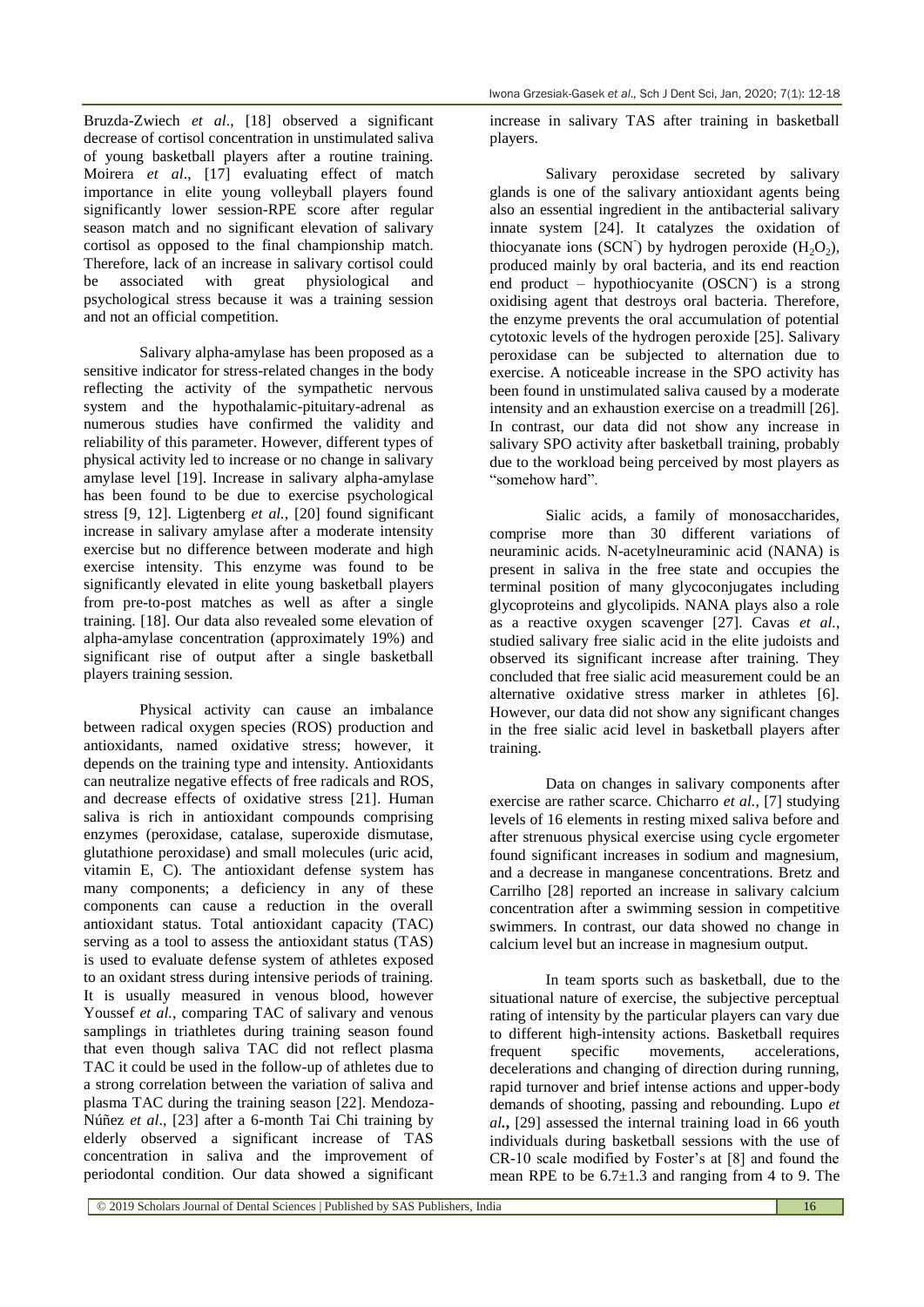mean RPE for our players after a single training session was  $4.7\pm1.64$  and ranged from 2 to 10; two thirds judged the training as,, somehow hard" and "hard"; i.e. 4 and 5 respectively. Moreira *et al*., [30] examining the perceived exertion (RPE) in male basketball players using Foster's protocol observed significantly higher scores after an official match compared to the training session. In contrast to our data, they found correlation between pre-post cortisol changes and the rating of perceived exertion (RPE)-based internal load after the training session.

The basketball players were randomly selected, the sedentary group that was used as control consisted of individuals of the same age and sex as the subjects who were enrolled in the study. All the subjects involved in the study were in the pubertal stage of development and salivary samples were collected from the basketball players and the control group individuals at the same time. We did not consider developmental parameters such as height, weight, BMI in this study.

# **CONCLUSION**

Within the limitation of the study we observed an increase in the levels of alpha-amylase and TAS in unstimulated saliva following a routine basketball training.

### **ACKNOWLEDGMENTS**

This work was supported in part by Department of Conservative Dentistry and Paediatric Dentistry, Wroclaw Medical University.

# **REFERENCES**

- 1. Chicharro JL, Lucía A, Pérez M, Vaquero AF, Ureña R. Saliva composition and exercise. Sports medicine. 1998 Jul 1;26(1):17-27.
- 2. Hayes LD, Bickerstaff GF, Baker JS. Interactions of cortisol, testosterone, and resistance training: influence of circadian rhythms. Chronobiology international. 2010 May 1;27(4):675-705.
- 3. Hill EE, Zack E, Battaglini C, Viru M, Viru A, Hackney AC. Exercise and circulating cortisol levels: the intensity threshold effect. Journal of endocrinological investigation. 2008 Jul 1;31(7):587-591.
- 4. Nunes LA, Macedo DV. Saliva as a diagnostic fluid in sports medicine: potential and limitations. Jornal Brasileiro de Patologia e Medicina Laboratorial. 2013 Aug;49(4):247-255.
- 5. [Jenkins RR.](http://www.ncbi.nlm.nih.gov/sites/entrez?Db=pubmed&Cmd=Search&Term=%22Jenkins%20RR%22%5BAuthor%5D&itool=EntrezSystem2.PEntrez.Pubmed.Pubmed_ResultsPanel.Pubmed_DiscoveryPanel.Pubmed_RVAbstractPlus) Free radical chemistry. Relationship to exercise. [Sports Med.](javascript:AL_get(this,%20) 1988;5(3):156-170.
- 6. Cavas L, Arpinar P, Yurdakoc K. Possible interactions between antioxidant enzymes and free sialic acids in saliva: a preliminary study on elite judoists. International journal of sports medicine. 2005 Dec;26(10):832-835.
- 7. Chicharro JL, Serrano V, Ureña R, Gutierrez AM, Carvajal A, Fernandez-Hernando P, Lucia A. Trace elements and electrolytes in human resting mixed saliva after exercise. British journal of sports medicine. 1999 Jun 1;33(3):204-207.
- 8. Foster C, Florhaug JA, Franklin J, Gottschall L, Hrovatin LA, Parker S, Doleshal P, Dodge C. A new approach to monitoring exercise training. The Journal of Strength & Conditioning Research. 2001 Feb 1;15(1):109-15.
- 9. De Oliveira VN, Bessa A, Lamounier RP, De Santana MG, De Mello MT, Espindola FS. Changes in the salivary biomarkers induced by an effort test. International journal of sports medicine. 2010 Jun;31(06):377-381.
- 10. He CS, Tsai ML, Ko MH, Chang CK, Fang SH. Relationships among salivary immunoglobulin A, lactoferrin and cortisol in basketball players during a basketball season. European journal of applied physiology. 2010 Nov 1;110(5):989-95.
- 11. Wu KP, Ke JY, Chung CY, Chen CL, Hwang TL, Chou MY, Wong AM, Hu CF, Lee YC. Relationship between unstimulated salivary flow rate and saliva composition of healthy children in Taiwan. Chang Gung Med J. 2008 May;31(3):281- 286.
- 12. Capranica L, Condello G, Tornello F, Iona T, Chiodo S, Valenzano A, De Rosas M, Messina G, Tessitore A, Cibelli G. Salivary alpha-amylase, salivary cortisol, and anxiety during a youth taekwondo championship: An observational study. Medicine. 2017 Jul;96(28):e7272
- 13. Bordini B, Rosenfield RL. Normal pubertal development: Part I: The endocrine basis of puberty. Pediatr Rev. 2011;32(6):223-229.
- 14. Kiess W, Meidert A, Dressendörfer RA, Schriever K, Kessler U, Köunig A, Schwarz HP, Strasburger CJ. Salivary cortisol levels throughout childhood and adolescence: relation with age, pubertal stage, and weight. Pediatric research. 1995 Apr;37(4):502-506.
- 15. Azarbayjani MA, Fatolahi H, Rasaee MJ, Peeri M, Babaei R. The effect of exercise mode and intensity of sub-maximal physical activities on salivary testosterone to cortisol ratio and αamylase in young active males. International journal of exercise science. 2011;4(4):283-293.
- 16. Doan BK, Newton RU, Kraemer WJ, Kwon YH, Scheet TP. Salivary cortisol, testosterone, and T/C ratio responses during a 36-hole golf competition. International journal of sports medicine. 2007 Jun;28(06):470-479.
- 17. Moreira A, Crewther B, Freitas CG, Arruda AF, Costa EC, Aoki MS. Session RPE and salivary immune-endocrine responses to simulated and official basketball matches in elite young male athletes. J Sports Med Phys Fitness. 2012 Dec 1;52(6):682-687.
- 18. [Bruzda-Zwiech](https://www.ncbi.nlm.nih.gov/pubmed/?term=Bruzda-Zwiech%20A%5BAuthor%5D&cauthor=true&cauthor_uid=28337878) A, [Konieczka M,](https://www.ncbi.nlm.nih.gov/pubmed/?term=Konieczka%20M%5BAuthor%5D&cauthor=true&cauthor_uid=28337878) [Hilt A,](https://www.ncbi.nlm.nih.gov/pubmed/?term=Hilt%20A%5BAuthor%5D&cauthor=true&cauthor_uid=28337878) [Daszkowska M,](https://www.ncbi.nlm.nih.gov/pubmed/?term=Daszkowska%20M%5BAuthor%5D&cauthor=true&cauthor_uid=28337878) [Grzegorczyk J,](https://www.ncbi.nlm.nih.gov/pubmed/?term=Grzegorczyk%20J%5BAuthor%5D&cauthor=true&cauthor_uid=28337878) [Szczepańska J.](https://www.ncbi.nlm.nih.gov/pubmed/?term=Szczepa%C5%84ska%20J%5BAuthor%5D&cauthor=true&cauthor_uid=28337878)